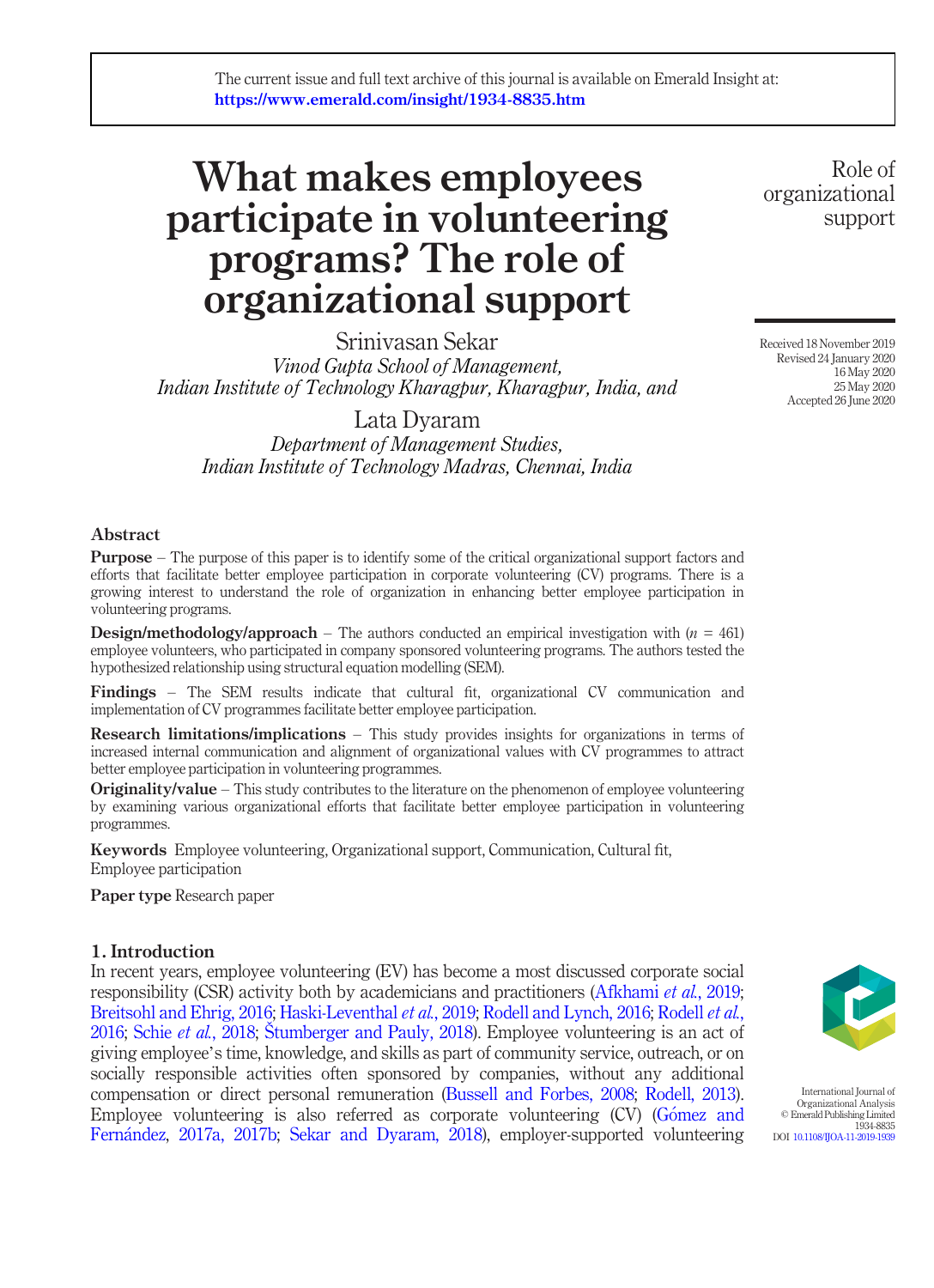(Afkhami et al., 2019), corporate-sponsored volunteering (Caliguri et al., 2013; Pajo and Lee, 2011). More than 90% of the Fortune Global 500 companies actively engage in CV programmes (Boccalandro, 2009). CV programmes provide a multitude of benefits to organizations. It enhances brand image and reputation (Loosemore and Bridgeman, 2017; Plewa et al., 2015), improves job performance (Rodell, 2013; Rodell and Lynch, 2016) and enhances employee attitudes (Breitsohl and Ehrig, 2016; Haski-Leventhal et al., 2019; Im and Chung, 2018; Sekar and Dyaram, 2018).

The payback of employee volunteering is extensive for multiple stakeholders. However, the extant literature indicates that the rate of employee participation in employee volunteering is low (Grant, 2012; Gómez and Fernández, 2017a, 2017b; Rog et al., 2004; Willems and Dury, 2017). Studies highlight that identification of factors that facilitate employee participation in volunteering programmes can help the organization to realize the potential of volunteering activities. Past studies have examined the relevant factors that account for employee participation in volunteering programmes (Brockner et al., 2014; Hu et al., 2016; Pajo and Lee, 2011; Peloza and Hassay, 2006; Peloza et al., 2009; Sekar and Dyaram, 2017; Zappalà and Mclaren, 2004). Most often these studies primarily focused on the influence of individual motives (Haski-Leventhal et al., 2019; Schie et al., 2018; Breitsohl and Ehrig, 2016) and demographic profiles of the participants (Wilson, 2012; Peterson, 2004b, Lanero, 2017) in determining their likely participation in CV. These studies have ignored the relevance of contextual elements (Hidalgo and Moreno, 2009), specifically organizational context in determining employee participation in volunteering programmes. Johns (2006, 2017) indicates that organizational contextual elements offer potential opportunities and constraints in dynamically determining the employee's decision to participate in volunteering programmes. Thus, it is imperative to assess the influence of potential organizational contextual factors on employee participation in volunteering programmes. In specific, Afkhami et al. (2019) insist the relevance of management practices in determining employee's decision to participate in volunteering programmes. Though the relevance of contextual factors in determining employee participation in CV is discussed (Sekar and Dyaram, 2017), studies to that effect are either limited or not adequately explored. In the current study, we seek to understand how organizational support and efforts act as relevant contextual factors in determining the employee participation in CV. In specific, we assess the relevance of cultural fit, CV communication, planning of CV, implementation and evaluation of CV on employee participation in volunteering programmes.

#### 2. Literature and hypothesis development

Rodell et al. (2016) defined employee volunteering as "employed individuals giving time during a planned activity for an external non-profit or charitable group or organization without additional remuneration" (p. 58). The definition of CV indicates that the employee's participation is the most important aspect of volunteering activities as they expend their time and skills in a planned activity that benefits others without any additional remuneration. Further, it highlights that employees are the primary resource for any volunteering program to be effective and successful (Cycyota et al., 2016; Grant, 2012; Rodell, 2013; Rodell *et al.*, 2016; Schie *et al.*, 2011). While the number of organizations incorporating volunteering programmes is growing, organizations observed that the rate of employee participation in volunteering programmes is not very encouraging (Gómez and Fernández, 2017a, 2017b; Harp et al., 2017; Wilson, 2012). Identification of factors that will facilitate better employee participation in volunteering programmes could become helpful for an organization to run productive and successful volunteering programmes.

IJOA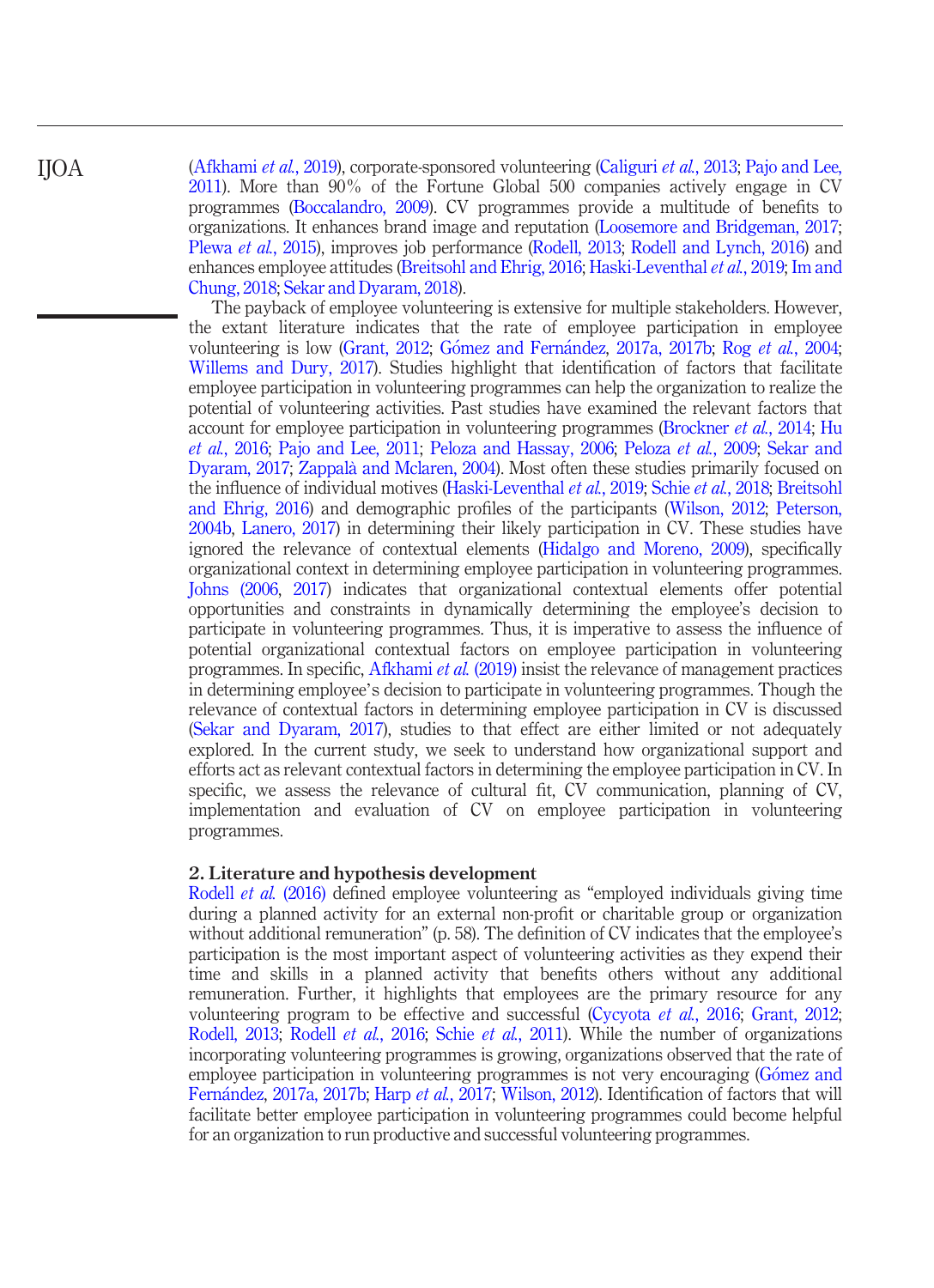Prior research on employee volunteering asserts that determinants of employee's participation in CV can be multiple. Extant literature on volunteering examines mostly individual factors such as demographic factors like age and gender (Cornwell and Warburton, 2014; do Paço and Claudia Nave, 2013; Lanero, 2017; Musik and Wilson, 2008; Peterson, 2004b; Rodell, 2013), personality traits (Einolf and Chambré, 2011; Erez et al., 2008; Finkelstien, 2009) and motives (Breitsohl and Ehrig, 2016; Clary et al., 1998; Gatignon-Turnau and Mignonac, 2014; Lanero, 2017; Peloza and Hassay, 2006; Peloza et al., 2009) to explain employee volunteering behaviour.

Afkhami et al. (2019) argue that individual factors determine employee's decision to participate in volunteering programmes. But it is equally important to assess the influence of organizational context on employee participation in volunteering programmes. Johns (2006, 2017) highlights that most studies ignore the indispensable importance of organizational context in influencing specific employee behaviour either by creating a constraint or providing opportunities. Specifically, the role of the organization has become inseparable in the CV programmes, as these programmes are often effectively run and monitored by the organization. Thus, it becomes a prerequisite to seek and understand whether organizational contextual factors have any role in attracting employees towards volunteering programmes. While, extant literature highlights that employee's motivation to participate in a volunteering program cannot happen without the influence of organizational contextual factors (Gómez and Fernández, 2017a, 2017b). The earlier works cite that nature of volunteering activity, volunteering program characteristics (Alfes et al., 2017; Cycyota et al., 2016; Fournier-savard, 2016; Grant, 2012; Sekar and Dyaram, 2017; Sekar and Dyaram, 2018) and task design (Rodell *et al.*, 2016; Willems and Walk, 2013) impact the increase the involvement and engagement of employees in volunteering programmes.

When it comes to organizational contextual factors, it is noted that organizational support and effort around the overall management of CV programmes will impact employee attraction (Opoku-Dakwa et al., 2018; Afkhami et al., 2019). There are several organizational efforts for volunteering activities that influence the perception of employees on CV programmes and it can act as a potential source to facilitate employee's participation in volunteering activities. Opoku-Dakwa et al. (2018) proposed that organization support for volunteering activities concerning human support, informational support, material support and psychosocial support can influence the employee's decision to participate in volunteering program. Drawing insights from the Opoku-Dakwa et al. (2018) classification of organization support and Lee et al. (2013) organization of CSR capability, the present study conceptualized organizational support as

the level of congruence of CV programs with organizational culture, levels of awareness created within the organization through internal communication channels, effective planning and organization of the CV programs, effective program implementation and evaluation and feedback on the CV programs.

This study examines how these organizational efforts and support influence employee participation in volunteering programmes.

#### 2.1 Fit between organization culture and volunteering programmes and employee participation

Organization culture is understood as a sytem of shared values and norms (Schein, 1983). It is often perceived as a resource through which employees learn to manage external challenges and facilitate internal integration. Employees internalize the organizational culture and embed their values system with that of the organization. Employees exhibit positive reponse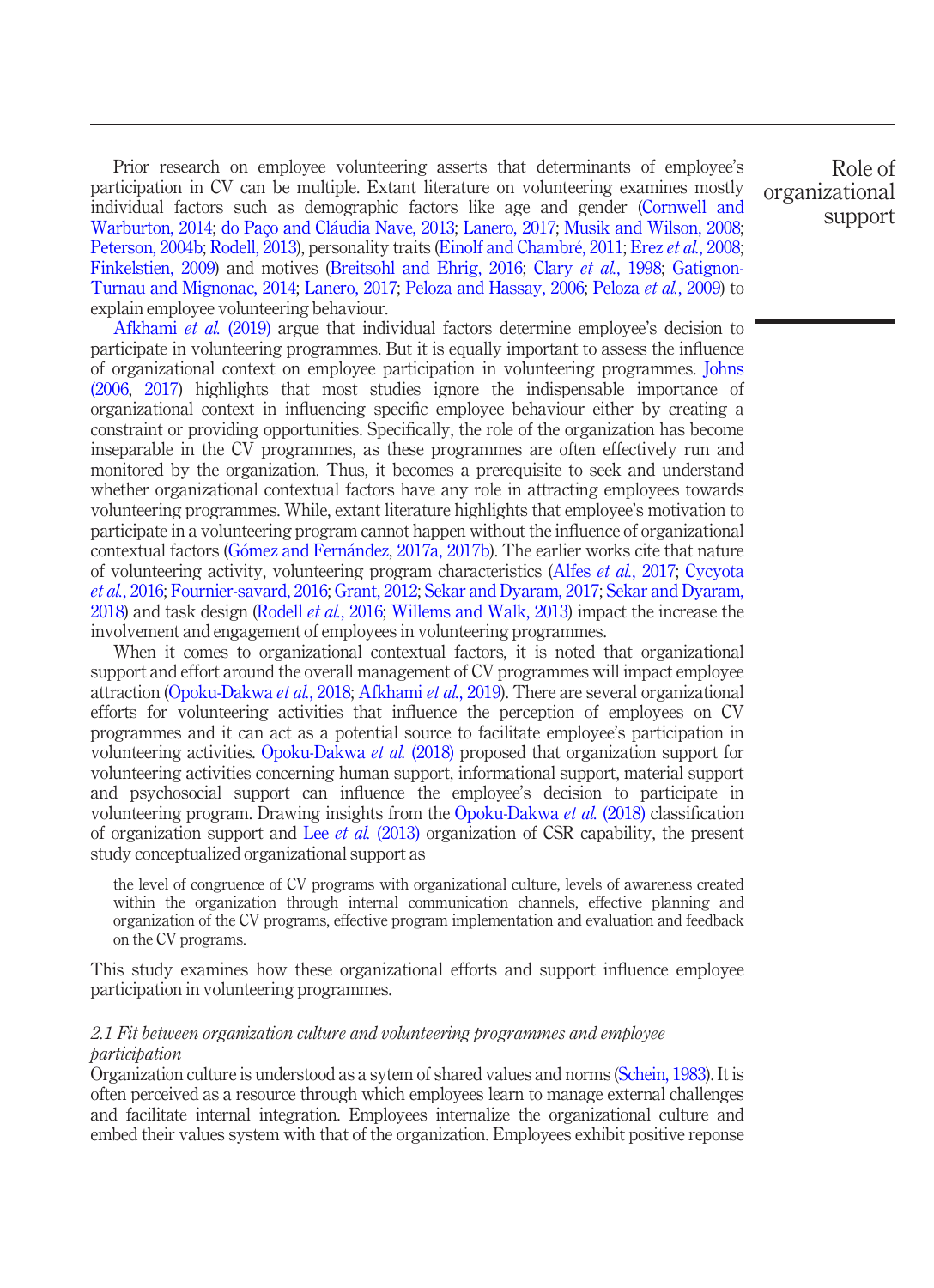to activities that are aligned with the value system of the organization. Li et al. (2015) argued that value congruence is likely to increase employee engagement. Similarly, Lee et al. (2013) argue that the extent to which employee see there is a congruence between organizational culture and volunteering activities, it is more likely for employees to get attracted towards volunteering programmes. It accelerates their interest and enables them to participate in volunteering programmes. Chong (2009) also highlights that alignment of CSR activities with organization culture is crucial for better employee involvement in volunteering programmes. Afkhami et al. (2019) observed that volunteering culture of organization creates positive attitudes among its employees towards volunteering activities. Likewise, inferring from employee engagement perspectives (Li et al., 2015), compatibility of organization culture and volunteering activity facilitate better employee participation in volunteering. On the contrary, when employees perceive that volunteering activities is not congruent with organizational culture, this could lead to disinterest and could lower their participation in volunteering programmes. Thus, we hypothesize that fit between organization culture and volunteering activities will positively influence employee participation in volunteering programmes. IJOA

> H1. Fit between organizational culture and volunteering activities positively relates to employee participation in volunteering programmes.

#### 2.2 Organization corporate volunteering communication and employee participation

The internal communication on volunteering programmes increases employees' awareness on various aspects of volunteering programmes that include the type of activities, goals, beneficiaries and the role of employees. The increased awareness level through communication could bring attention of employees towards volunteering programmes. The organizations' communication on their CSR agenda and activities (Bhattacharya et al., 2008; Maignan and Ferrell, 2004; Mallum, 2016) and the information on organization's volunteering activities (Presti, 2013) showed greater influence on employee's attraction towards volunteering and the intention to repeat their participation in volunteering. Malouf et al. (2016) state that there is a strong association between internal communication and active employee participation in volunteering programmes. Opoku-Dakwa et al. (2018) and Afkhami et al. (2019) argue that information support in the form of providing communication broadens the awareness level of employees. It is imperative to note that communication activity of an organization plays a crucial role in enhancing the the level of awareness on the various volunteering activities. At the same time, communication can also act as an organizational control activity. For instance, infering from organizational control theory (Gossett, 2009), it asserts that it is a process by which organization attempts to influence the behaviours of employees within the organizational system. It highlights that organizational control is often a communicative activity by which organizations exercise their power to influence the behaviour of employees. Thus, it is significant to examine the role of organization communication on CV in the employees' decisions to participate in volunteering. Without sufficient communication, it is highly likely that employees may lack awareness of volunteering activities and consequently to reduce participation in volunteering activities. Thus, the organization's communication on CV becomes a pivotal effort from the organization in terms of stimulating and attracting employees towards volunteering programmes.

H2. Organization's CV communication positively relates to employee participation in volunteering programmes.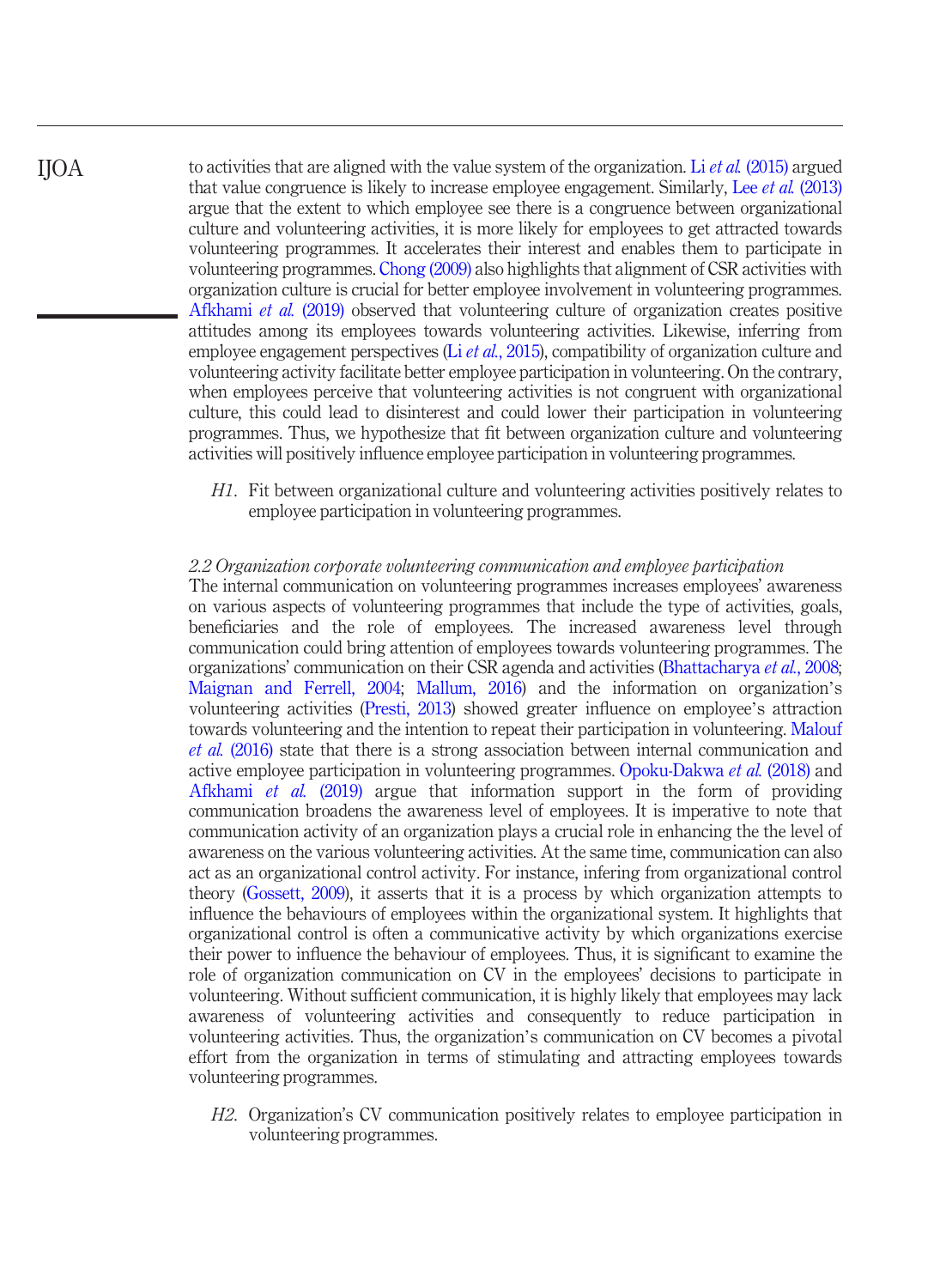### 2.3 Planning of corporate volunteering activities and employee participation Besides providing information on volunteering programmes, proper planning of volunteering programmes (Afkhami et al., 2019) is essential to have better employee participation. Planning of volunteering programmes decides the type of volunteering activity, target group, volunteers' interests and reflects the culture of the organization (Sekar and Dyaram, 2017, 2018). Integrating employee's interest and engaging them in the process of conceptualizing the volunteering programmes will increase employee affinity towards volunteering programmes. Consistent with employee engagement theory (Schaufeli and Bakker, 2004), organization's efforts on planning and conceptualization of volunteering program are likely to enhance employee involvement in volunteering programmes. Lee *et al.* (2013) argue that well planned and executed volunteering programmes help create better impression amongst its employees on its efficacy. It also builds trust among its employees to get involved in volunteering programmes. Employees assess the organizational orientation/purpose and check before they invest their time in these activities. When employees do not find efforts by an organization towards the design and planning of volunteering activities, they are less likely to participate in volunteering programmes.

H3. Planning of CV activities positively relates to employee participation in volunteering programmes.

#### 2.4 Implementation of corporate volunteering activities and employee participation

Most often organizational resources and its capability facilitate employee's attraction towards the task. This becomes most applicable to volunteering programmes as well. Employees develop an interest in volunteering programmes assessing the organization's capability in effectively carrying out the volunteering programmes. Organization's capability and resource availability towards volunteering programmes are likely to influence employee's commitment to volunteering programmes (Opoku-Dakwa et al., 2018). The Effort-Recovery Model (Meijman and Mulder, 1998) argues that organizations which offer ample resources foster employees' willingness to dedicate their efforts towards the organization task. Drawing from this, it is imperative to note that employees assess the resource availability and organization capability while making their decision to participate in volunteering programmes. Empirical investigations (Galbreath, 2010; Lee et al., 2013) demonstrate that the organization's capabilities regarding its ability to implement and provide adequate resources to execute volunteering programmes motivate its employees. They will provide support for helping the organization in achieving the firm's goals. Most employees prefer to engage inefficiently executed projects with precise inputs and effective task assignments (Meijs and Ten Hoorn, 2008). Employees continue to assess organizational abilities to carry out their volunteering programmes successfully. Thus, these employee assessments can influence their choice of participation in corporate-sponsored volunteering (Feldman and Ng, 2008). It is likely that employees show positive engagement on volunteering activities if they perceive that the organization possesses adequate resources and implementation effectiveness.

H4. Implementation of CV activities positively relates to employee participation in volunteering programmes.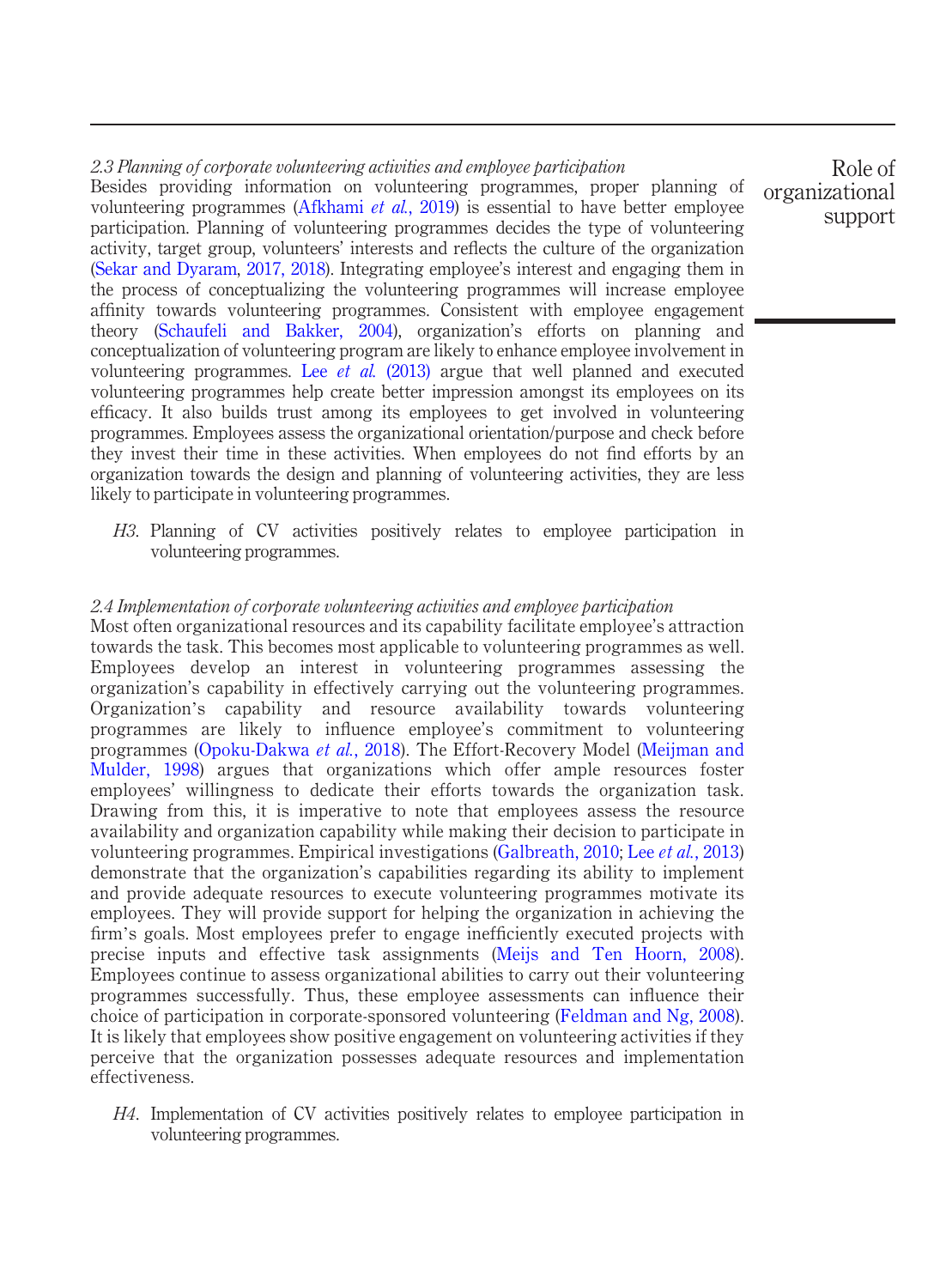2.5 Evaluation of corporate volunteering programmes and employee participation

Often employees make efforts to understand the organizational capability and commitment in evaluating the success of volunteering programmes in terms of seeking their reports on outcome of volunteering programmes, beneficiary responses, etc. (Afkhami et al., 2019; Lee et al., 2013; Sekar and Dyaram, 2017). Schaufeli and Bakker (2004) argue that proper feedbacks and reports are likely to influence heightened involvement in the successful completion of the task. As most employees prefer to engage on efficiently run volunteering projects that impact the lives of the beneficiaries (Meijs and Ten Hoorn, 2008). From the evidences of Effort-Recovery Model (Meijman and Mulder, 1998), it is likely that employees will assess whether the organization has built a system to evaluate the effectiveness of volunteering programmes. Employees will also seek "does the organization report the outcome of the volunteering programmes to the stakeholders?". If an employee sees this happen, they are likely to get engaged in volunteering programmes.

H5. Evaluation of CV programmes positively relates to employee participation in CV programmes.

#### 3. Method

#### 3.1 Sample and procedure

The contextual base for data collection was organizations that run CV programmes as a part of their corporate social responsibility activities. The respondents were corporate volunteers who were involved and participated in CV programmes. Organizations across sectors, which practice CV programmes, were contacted to access the target employee volunteers. The organizations that participated in the study represent multiple industries across IT/ITES, manufacturing, banking/finance, construction and service sectors. These organizations have been carrying out several employee volunteering programmes throughout the year. The majority of their programmes are focused on education, environment and health and community development. Some of the key volunteering activities are setting up of library in the schools, conducting career guidance programmes for the higher secondary school children, beach cleaning activity, tree plantation, traffic awareness campaign, organizing medical camps in the villages, capacity building for government school teachers, conducting sports events in the community and environmental awareness programmes. We adopted purposive and snowball sampling method to identify the participants for the study. We visited the multiple volunteering activity sites and invited the employees to take part in the study by filling the questionnaire on a voluntary basis, post completion of their volunteering project. Participants were informed through a cover letter explaining the purpose of the study and requesting their participation at their free will.

Further, to keep the anonymity, participants were requested not to provide their name, contact details and any other personal identifiable information. In total,  $n = 461$  employees participated in the study. As organizations keep the volunteer information at the project level (not at an individual level), our ability to report the response rate is minimal. Among respondents, 60% were male volunteers; the average age of the respondents was 28 from a range distributed between 21 and 50 years. About two-thirds of the respondents held nonmanagerial positions. The participants of the study were mostly from the Southern region/ states of India. The geographical location within this region did not show a significant relationship with employee participation in volunteering programmes.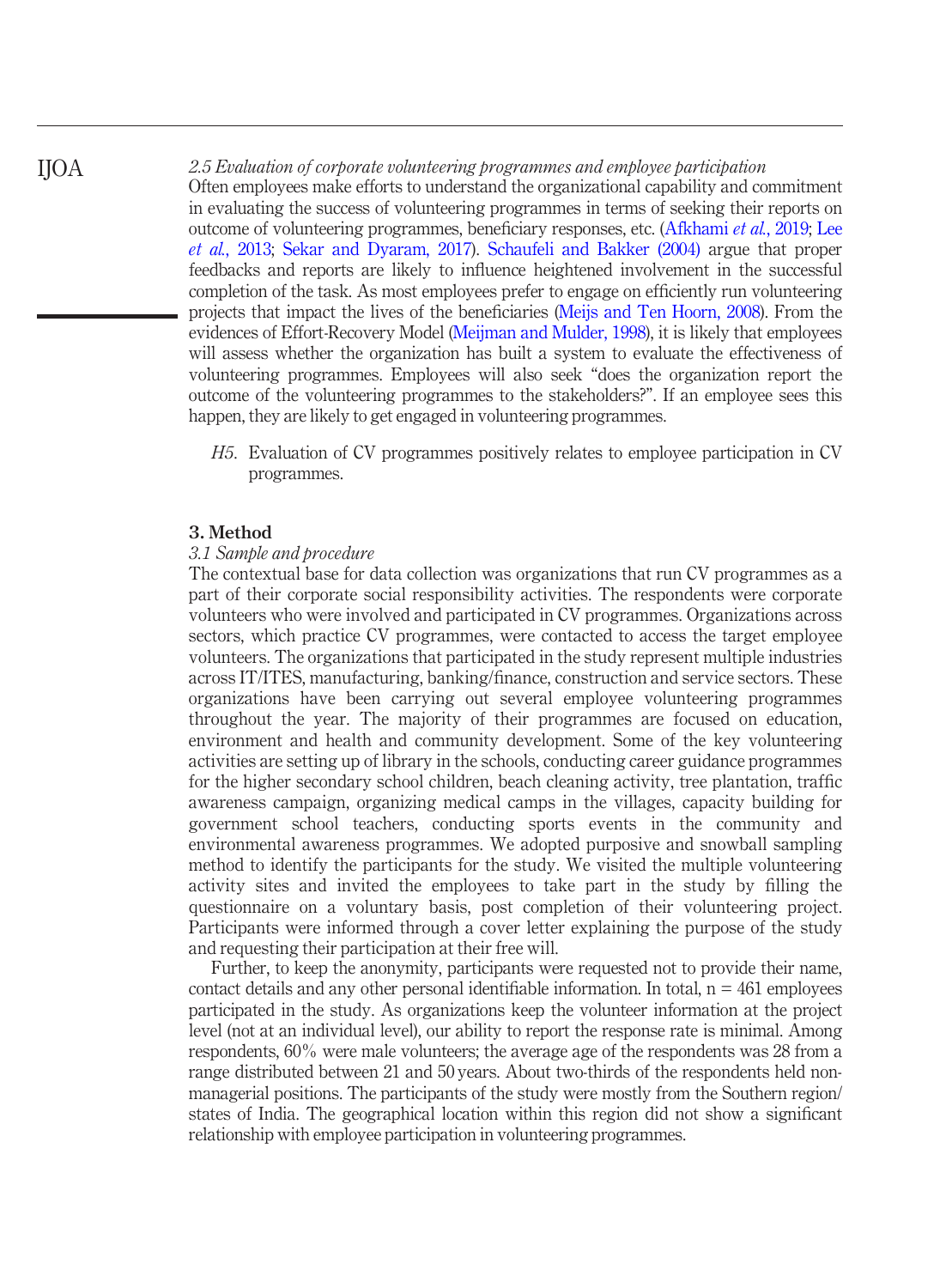#### 3.2 Measures

3.2.1 Employee participation in corporate volunteering. Employee participation in volunteering programmes was measured using employee volunteering scale by Rodell (2013) that uses a five-point Likert scale ranging from 1 (Never) to 5 (Always). A sample item includes "I will be active during volunteering hours". Cronbach's  $\alpha$  for employee participation in CV for the current study was 0.84.

3.2.2 Fit between organization culture and volunteering activities. Cable and DeRue (2002) scale on person-organizational fit was adapted to measure fit between organization culture and volunteering activities. Statements were responded to using a five-point Likert scale from 1= Strongly Disagree to 5 = Strongly Agree. Sample item includes "Our CSR/CV activities are in alignment with our organizational culture". Cronbach's  $\alpha$  for fit between organization culture and volunteering activities was 0.70.

3.2.3 Communication of corporate volunteering. Lee et al. (2013) scale on CSR capability was adapted to measure internal communication about volunteering programmes on a fivepoint frequency scale from 1 (Never) to 5 (Always). Sample item includes "Our company publishes the performance of volunteering activities." The Cronbach's  $\alpha$  for communication was 0.77.

3.2.4 Planning of corporate volunteering. CSR capability scale (Lee et al., 2013) was adapted to measure planning of CV activities on a five-point Likert scale from 1 (Strongly Disagree) to 5 (Strongly Agree). Sample item included "Our organization tries to understand our stakeholder's needs to plan volunteering activities." Cronbach's  $\alpha$  for planning of CV activities was 0.79.

3.2.5 Implementation of corporate volunteering. Implementation of volunteering activities scale was adapted from CSR capability scale of Lee *et al.* (2013). It is measured on a five-point Likert scale from  $1 =$  Strongly Disagree to  $5 =$  Strongly Agree. Sample item included "Our organization has the ability to manage the execution of CSR activities" (Cronbach's  $\alpha$  = 0.74).

3.2.6 Evaluation of corporate volunteering. Evaluation of CV activities measure was adapted from Lee *et al.* (2013) CSR capability scale. It is measured on a five-point scale of 1 being Strongly Disagree to 5 being Strongly Agree. Sample item: "Our organization has a clear process to evaluate CSR activity performance" (Cronbach's  $\alpha$  was 0.84).

#### 4. Results

#### 4.1 Preliminary analysis

Convergent and discriminant validity of the constructs were tested following Fornell and Larcker (1981). Convergent validity has been tested on three criteria, as suggested by Fornell and Larcker (1981). First, factor loadings of all items tested for its significance. All factor loadings were found significant, thus indicating convergent validity (Anderson and Gerbing, 1988). Further, the average variance extracted for all constructs at least equaled or exceeded 0.50 (Table 1), which indicate that all constructs were able to adequately capture variance of the defined constructs. Third, internal consistency between each item of the construct checked with Cronbach's alpha score. Each construct reliability score is at least equal or exceeds 0.70, indicating internal consistency among the items of the construct. Thus, all three criteria showed that data exhibited convergent validity.

Fornell and Larcker (1981) method was followed to check discriminant validity. The square root of the average variance extracted (i.e. maximum variance extracted, shown in bold on the diagonal of Table 1) is larger than all correlations in the row and column, thus establishing discriminant validity. Also, checks were done for common method bias (CMB) before carrying out hypothesis testing to ensure data is free from CMB. We employed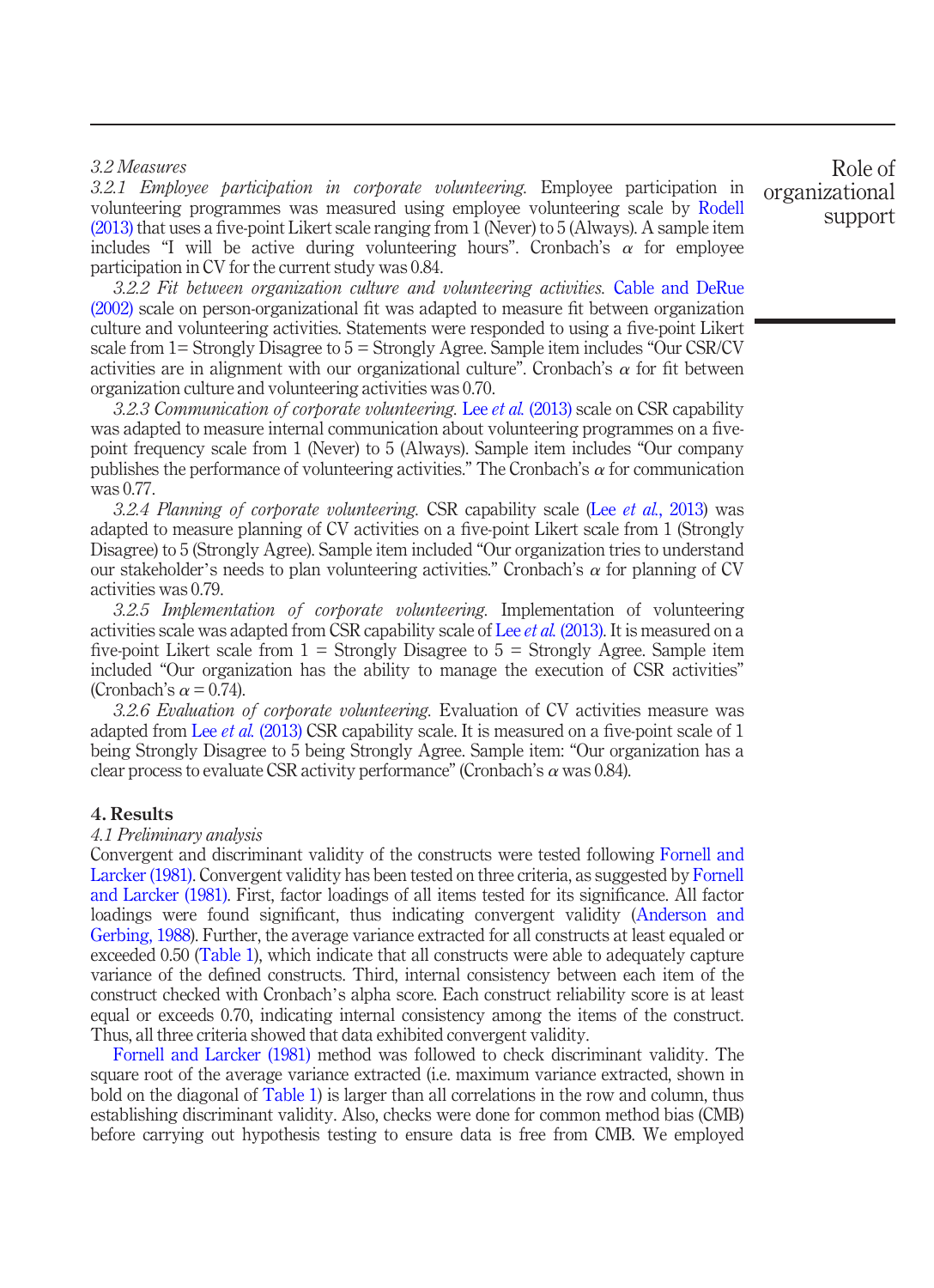multiple preventive measures suggested by Podsakoff *et al.* (2003) such as randomizing the item order and ensuring respondents' anonymity. Further, we used a common latent factor (CLF) method to assess the common method bias, and the result indicated that difference between model with CLF and without CLF is less than 0.20. Thus, it is established that data was free from CMB. We tested our data for multicollinearity with variance inflation factors (VIF). The estimates were less than three, indicating that variables were not multicollinear with each other.

#### 4.2 Descriptive statistics

Table 1 provides the descriptive statistics – mean, standard deviations, average variance extracted, maximum variance extracted and inter-correlation between the constructs of the study. We note employee volunteering shows significant correlation with communication  $(r = 0.60, p < 0.01)$ , fit between organization culture and CV  $(r = 0.43, p < 0.01)$ , implementation ( $r = 0.45$ ,  $p < 0.01$ ). All the constructs of the study show positive correlation with employee participation in volunteering programmes, indicating further analysis would offer more insights on the relationship between the key organizational efforts on volunteering programmes and employee volunteering behaviour.

#### 4.3 Structural equation modelling

We carried out structural equation modelling (SEM) using AMOS 22 to test the hypothesized model. SEM is the most preferred analysis method as it incorporates both unobserved (latent) and observed variables in the same model and also accounts for measurement errors in the model (Gefen et al., 2000). Following the two-step analysis procedure, we examined the measurement model followed by a structural model. Measurement model helps us to infer the appropriateness and strength of the relationships between observed variables and latent variables. We conducted confirmatory factor analysis (CFA) to examine the measurement model.

The theoretical six-factor model (fit between organization culture and volunteering programmes, CV communication, planning, implementation, evaluation and employee participation in CV) shows a good fit to the data ( $\chi^2$  = 797.960, df = 309, p <  $0.001$ , CFI = 0.91, SRMR = 0.04, RMSEA = 0.05). We carried out the structural model to test the hypothesized relationships. The fit indices were initially checked to assess how well the hypothesized model fits the data set. The fit indices of the structural model were ( $\chi^2 = 609.859$ , df= 260, CFI = 0.93, GFI = 0.90, RMSEA = 0.05, SRMR = 0.04) ensuring good fit (Table 2). The structural model analysis results with path

|                        | Variables                                                                                                                    | Mean                                        |                                      | AVE.                                         |                                                                       |                                                          |                                           |                                | h.                | h    |
|------------------------|------------------------------------------------------------------------------------------------------------------------------|---------------------------------------------|--------------------------------------|----------------------------------------------|-----------------------------------------------------------------------|----------------------------------------------------------|-------------------------------------------|--------------------------------|-------------------|------|
| 1<br>3<br>4<br>5.<br>6 | Fit between org. culture and CV<br>Communication<br>Planning of CV<br>Implementation<br>Evaluation<br>Employee participation | 3.77<br>3.80<br>3.68<br>3.94<br>3.73<br>379 | 0.75<br>0.71<br>0.74<br>0.72<br>0.76 | 0.52<br>0.56<br>0.54<br>0.56<br>0.59<br>0.51 | 0.64<br>$0.55***$<br>$0.63***$<br>$0.63***$<br>$0.60***$<br>$0.43***$ | 0.63<br>$0.55***$<br>$0.50***$<br>$0.60***$<br>$0.60***$ | 0.69<br>$0.53*$<br>$0.67***$<br>$0.36***$ | 0.69<br>$0.66***$<br>$0.45***$ | 0.71<br>$0.43***$ | O 71 |

#### Means, standard deviations, AVE, correlation and maximum variance extracted<sup>a</sup>

Table 1.

Notes:  $a_n = 461$ ; S.D = Standard Deviation, AVE = Average Variance Extracted, \*\*Correlation is significant at the 0.01 level (2-tailed); values in italic on the diagonal is the square root of average variance extracted (i.e. maximum variance extracted); \*Correlation is signigicant at the 0.001 level (2-tailed)

## IJOA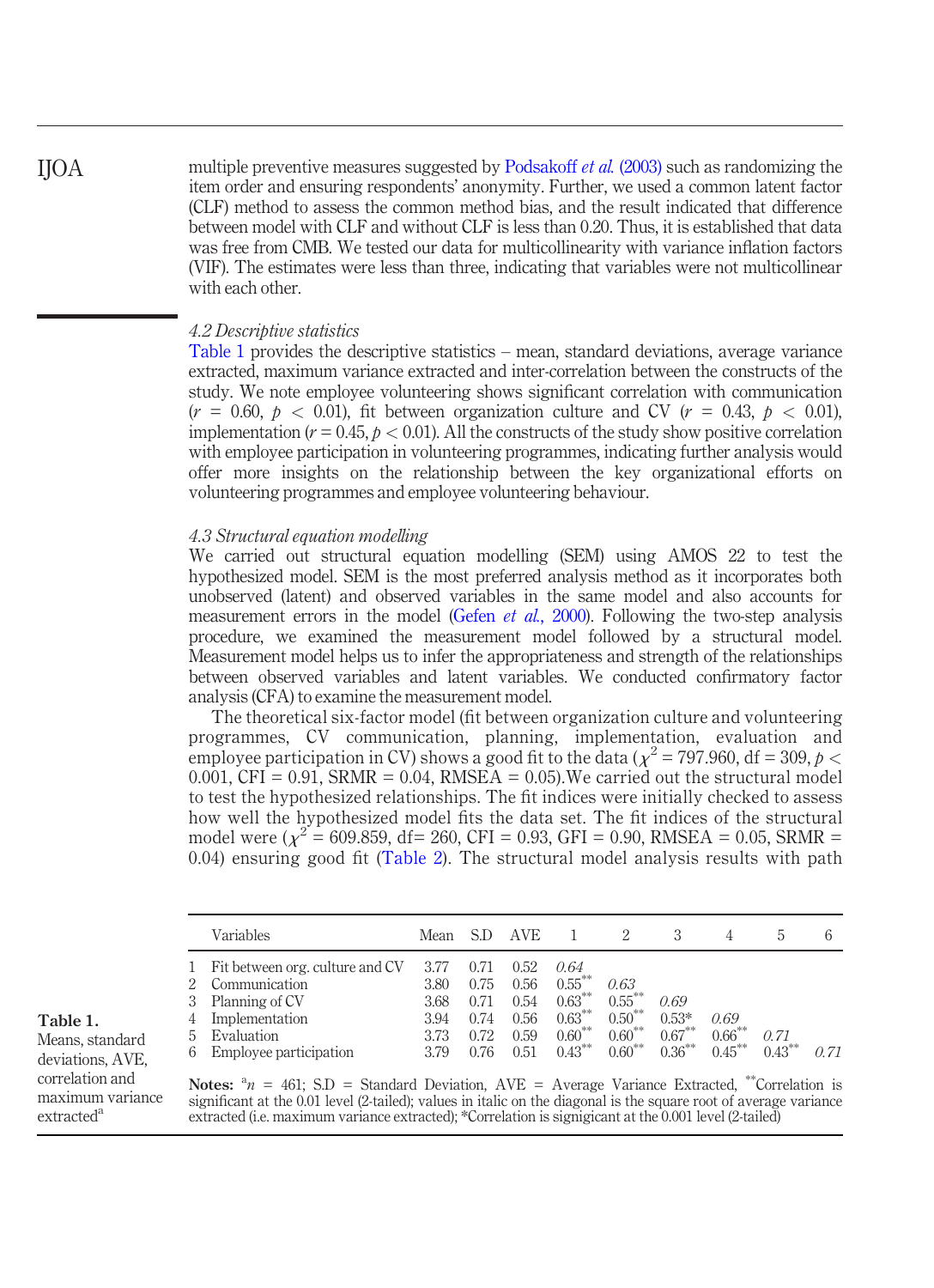coefficients are presented in Figure 1.  $H1$  posits that congruence between organization and volunteering activities influence employee participation. The significantly positive path coefficient for congruence between organization culture and volunteering activities on employee participation ( $\beta = 0.13$ ,  $\bar{p} < 0.05$ ) provides support for  $H\tilde{I}$ . Likewise, the positively significant path coefficient for CV communication on employee participation ( $\beta = 0.69, p < 0.001$ ) lends support for H2. However, the path cofficient of planning of volunteering activities on employee participation ( $\beta = 0.06$ ,  $p > 0.05$ ) did not provide support for H3. H4 posits that implementation of CV programmes influences employee participation in volunteering programmes. The significantly positive path coefficient for implementation of CV programmes on employee participation ( $\beta = 0.11$ ,  $p < 0.05$ ) supports H4. Whereas, the path coefficient of evaluation of CV activities ( $\beta = 0.09, p > 0.05$ ) did not provide support for  $H_5$ . The results have been summarized in Table 3.

| Models            | $\chi^2$ (df) | $x^2$ /df | CFI   | GFI   | IFI   | <b>REMSEA</b> | <b>SRMR</b> |
|-------------------|---------------|-----------|-------|-------|-------|---------------|-------------|
| Measurement model | 797.960 (309) | 2.485     | 0.911 | 0.887 | 0.911 | 0.05          | 0.04        |
| Structural        | 609.859 (260) | 2.346     | 0.928 | 0.900 | 0.928 | 0.05          | 0.04        |

Notes:  $df = degrees of freedom, CFI = Comparative Fit Index; GFI = Goodness-of-Fit Index; IFI =$ Incremental Fit Index; SRMR =Standardized Root Mean Square Residual; RMSEA = Root Mean Square Error of Approximation

> Fit between org. culture and volunteering

Table 2. Model fit

Role of

support

organizational



**Note:** ----- The coefficients reported were standardized; \*\*\* $P \le 0.001$ . \* $P \le 0.05$ . R square of employee volunteering was  $0.52$  (s.e.  $= 0.04, P \le 0.001$ )

Figure 1. Path coefficients of model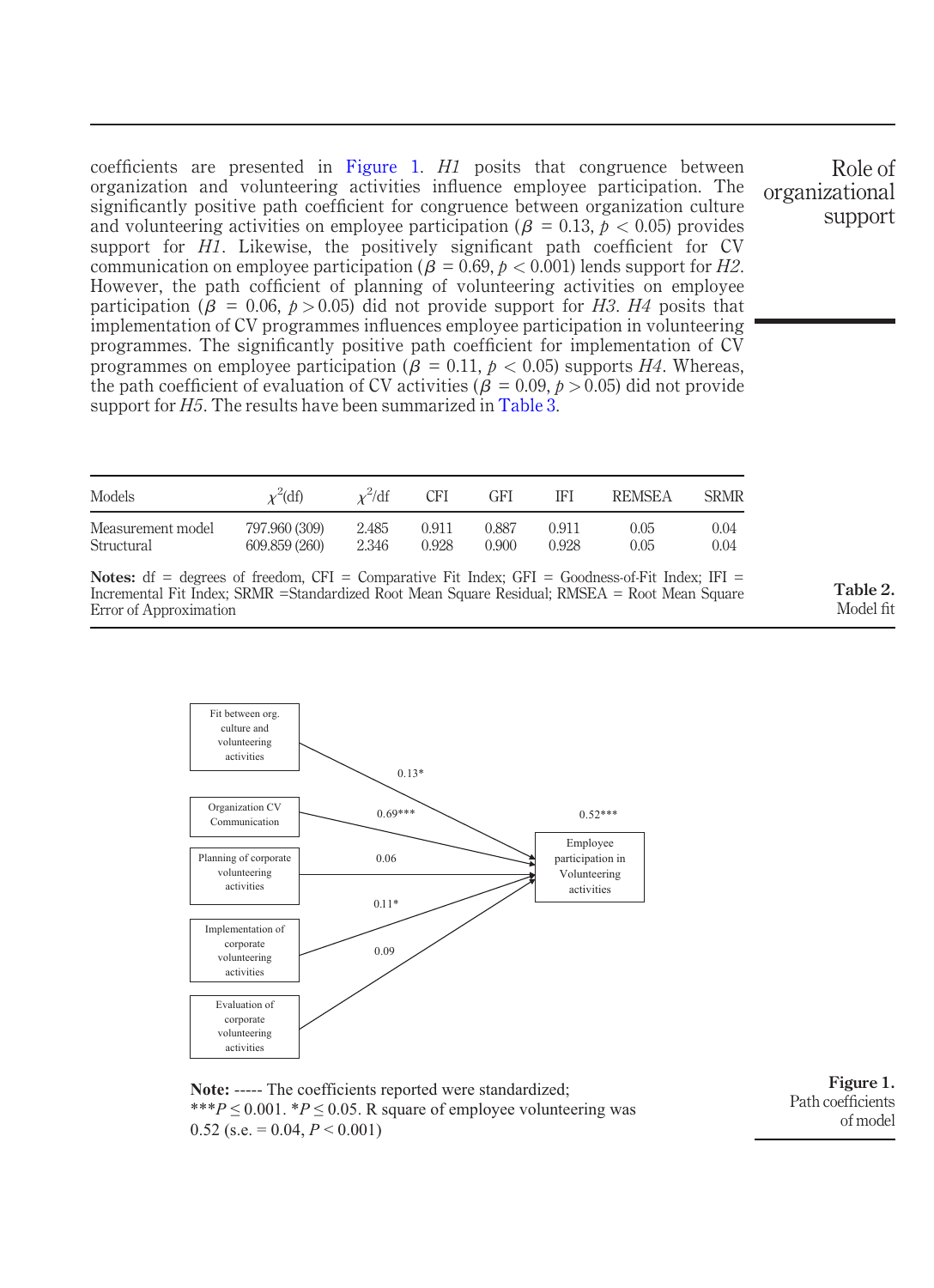#### 5. Discussion IJOA

This study aimed to examine the influence of organizational support and efforts on determining employee participation in volunteering programmes. Based on the existing literature, we hypothesized that fit between organization culture and volunteering activities, CV communication, planning, implementation and evaluation of CV programmes will have a positive influence on employee participation in CV programmes. The result of R square of employee participation in volunteering programmes is 0.52 (S.E = 0.023,  $p < 0.001$ ), and suggests that organizational support and efforts on volunteering programmes significantly influence employee's participation in volunteering programmes.

Employee's decision to participate in a CV program is often an individual's choice. However, employee's involvement in volunteering program can be better facilitated through organizational support and efforts. The study results highlight that organization's CV communication influences employee participation in volunteering program. It is in line with earlier studies by Duthler and Dhanesh (2018), Opoku-Dakwa et al. (2018) and Schie et al. (2018) in terms of communication attracting increased employee involvement in volunteering programmes. Similarly, Malouf et al. (2016) and Chong (2009) argued that there is a strong association between internal communication and active employee participation in volunteering programmes. The internal communication on volunteering programmes increases employees' awareness on various aspects of volunteering programmes that include the type of activities, goals, beneficiaries, among others. The increased awareness level through communication brings the attention of employees towards volunteering programmes. It will enable employees to get acquainted with the volunteering programmes and create interest among employees to be part of the volunteering activities. Most importantly, communication helps in building trust among the employees (Afkhami *et al.*, 2019), as it influences their decision to participate in volunteering programmes.

Further, the study results indicate that fit between organization culture and volunteering activities significantly predicts employee participation in volunteering programmes. It is often understood that employees identify their values through organizational culture. When they find a congruence between organizational culture and volunteering activities, it is likely that employee will experience a value congruence that will enhance their engagement in such activities. This is consistent with Li *et al.*'s  $(2015)$  study which states that value congruence enhances employee engagement. Lee *et al.* (2013) argued that the alignment of organizational culture with its volunteering activities are likely to influence employees to accept, involve and institutionalize such initiatives effectively. The present study results support the latter argument, and it suggests that similar cultural values will interest the employees to consider participating in such volunteering activities. Further, Afkhami *et al.* (2019) state that continued support for volunteering activities by the organization sends a signal to its employees that volunteering is also part of their culture. This signaling draws the attention of its employees and sensitizes the employees that participation in volunteering activities also helps the organization in realizing its core values.

|                 | <b>Hypotheses</b> | В        | SE   | t value | p value |
|-----------------|-------------------|----------|------|---------|---------|
|                 | Н1                | 0.13     | 0.07 | 2.583   | 0.010   |
|                 | Н2                | 0.69     | 0.08 | 8.854   | 0.001   |
|                 | Н3                | 0.06     | 0.05 | 1.314   | 0.062   |
| Table 3.        | Н4                | $0.11\,$ | 0.06 | 2.195   | 0.028   |
| Results summary | Н5                | 0.09     | 0.05 | 1.861   | 0.063   |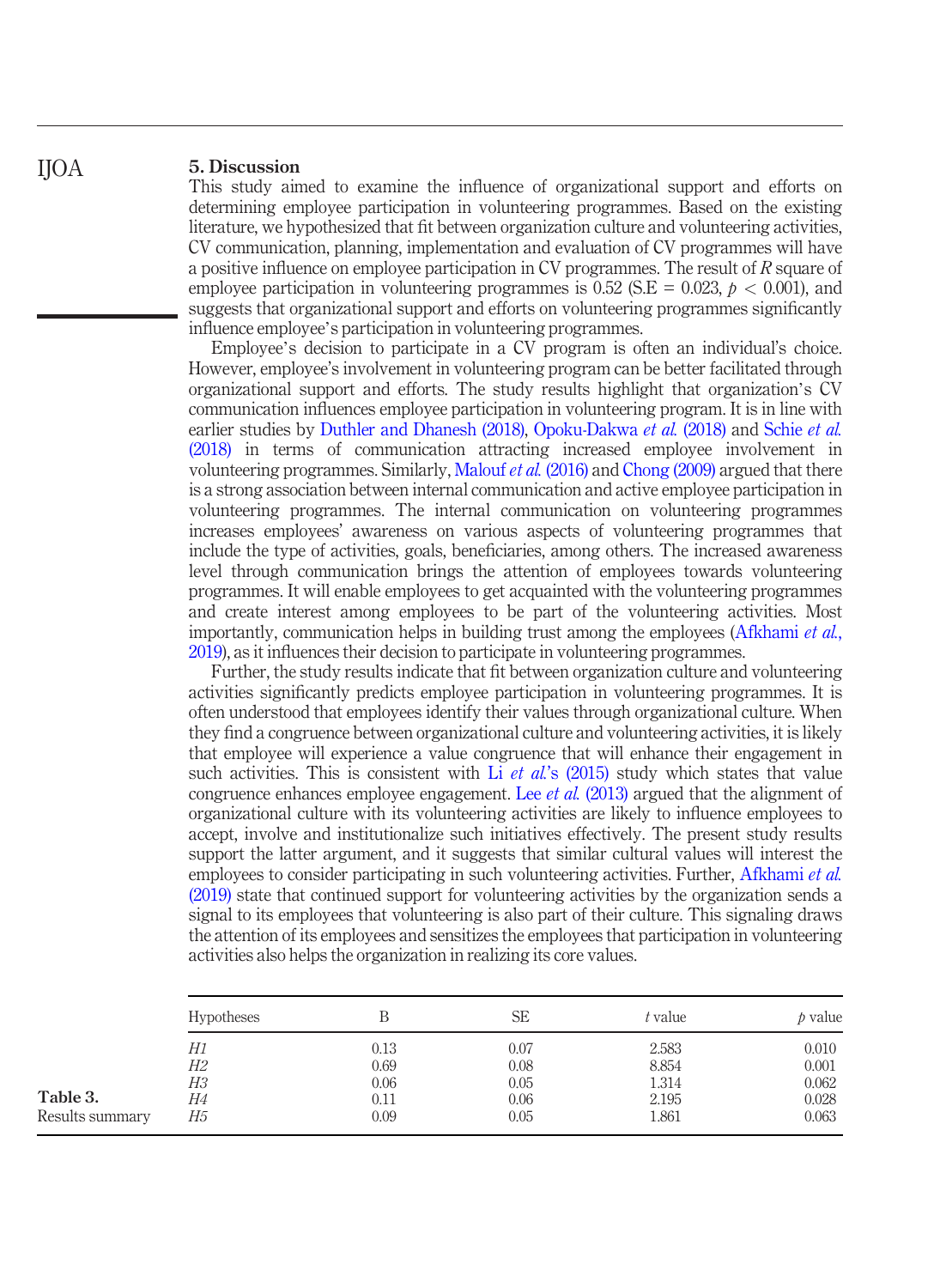More interestingly, beyond communication and cultural fit, our findings suggest that the implementation of volunteering activities have a significant influence on employee's participation in volunteering programmes. Consistent with Effort-Recovery Model (Meijman and Mulder, 1998), when employees identify that their organization provides adequate resources and possess the necessary capability, they are likely to show their commitment by way of participation in the volunteering events. It highlights that employees assess the organization's capability in terms of their ability to carry out the planned volunteering activities, availability of resources and facilities. Sekar and Dyaram (2017, 2018) argued that organizational capability is an essential factor in determining the employee's engagement and involvement in volunteering programmes. Gómez and Fernández (2017a, 2017b) and Lee *et al.* (2013) also argued that employees do not choose to participate in the volunteering activities unless they see that the organization possesses the required capacity and capability to perform such activities. It asserts that employee will show due diligence to assess and sense the efforts made by the organization and its commitment to implementing the volunteering programmes. Thus, our study results reaffirm that unless the organization shows its commitment with required resources to carry out the volunteering activities, it is more unlikely that employees will show interest and engage in such volunteering activities.

Though, we anticipated that planning of CV activities and evaluation of CV activities would significantly predict employee's participation in volunteering programmes, the study results did not support the hypothesis. Employees often receive the communication on CV-related activities post its conceptualization, which indicate that employees have very limited scope to participate in the planning of CV activities. However, if an organization can effectively engage employees during the conceptualization of volunteering programmes, it will further strengthen the ties of employees with the volunteering programmes. Further, it is noted that evaluation of CV activities did not show significant relationship on employee's participation in volunteering programmes. Drawing from functional theory of motivation (Clary *et al.*, 1998), employee's volunteering experience might fulfil some of the psychological function that facilitates their participation rather than feedback from the organization on the volunteering programmes. However, effort-recovery model affirms that feedback will be an important component of organizational activity that will facilitate better employee engagement in work tasks. The findings of the study highlight that although an employee's decision to participate in volunteering activities is free from organizational pressure, better management practices and organizational efforts around volunteering activities can guarantee enhanced employee participation.

#### 6. Implications

#### 6.1 Theoretical implication

The study aimed at discovering the relevance of organizational support and efforts on the employee's participation in volunteering programmes. This study is one of its kind that attempted to go beyond the individual psychological variables and considered the relevance of contextual elements in determining employee participation in volunteering programmes. Johns (2006, 2017) and Hidalgo and Moreno (2009) highlight that most studies ignore the indispensable influence of organizational context in influencing individual employee behaviour either by creating constraints or providing opportunities. Most often, studies consider the employee-related psychological variables alone and largely ignore the fact that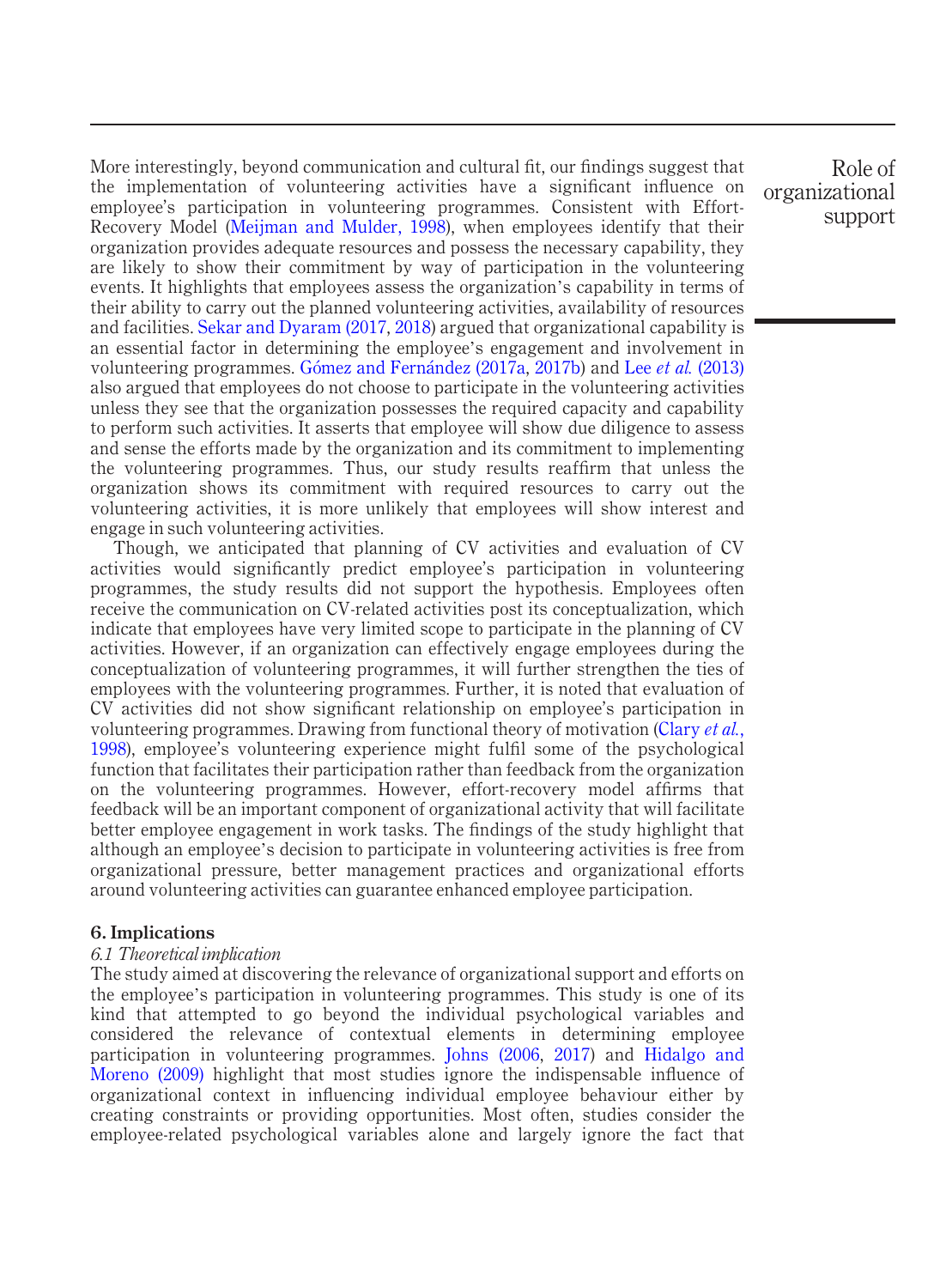volunteering activities take place within the organizational context. This study results add significant value towards establishing that organizational support and efforts such as fit between organizational culture and volunteering activities, communication on CV activities and implementation of CV activities are critical to employees' decisions to participate in volunteering programmes. Opoku-Dakwa et al. (2018) argued that organizational support is a potential antecedent to employee volunteering. In the present study, we have considered some of the organizational support and efforts that will potentially facilitate better employee participation. We proposed a conceptual framework and we tested empirically to check the relevance of organizational support and efforts in determining better employee participation. The results reaffirm that volunteering literature should expand to consider the contextual elements in assessing the employee volunteering behaviour.

#### 6.2 Implication for practice

There is a growing concern over the rate of employee participation in volunteering programmes. Gomez and Fernandez (2017a, 2017b) highlighted the low rate of employee participation in volunteering programmes. Identifying factors that could facilitate better employee participation will form the knowledge repository for organizations to integrate it as part of their CV program design. The study has made a significant contribution in addressing the concern on the rate of employee participation by identifying some of the key organizational efforts that could make a difference towards employee participation in volunteering programmes. The findings suggest CV communication as an indispensable practice that an organization cannot ignore. It creates awareness and interest among employees, and it forms the foundation to attract employees towards volunteering programmes. Similarly, the organization cannot discount the congruence of organizational culture with volunteering activities. Cultural fit sends a signal to employees that volunteering activities is also a reflection of their organizational values, and they deem to support the activities. Further, the study findings suggest that employees do not participate in volunteering activities unless the organization shows that they have adequate resources and facilities for the succesful implementation of volunteering activities. Thus, organizations can indeed accelerate the employee participation rate through their visible support and efforts around volunteering activities.

#### 6.3 Limitations and future research

This study contributes toward volunteering literature. As with any study, there are some limitations and demands for future studies to confirm our findings and further the knowledge on employee volunteering literature. This study has examined the relevance of organizational support and efforts with specific reference to CV communication, cultural fit, implementation, planning and evaluation on employee participation in volunteering programs. However, Opoku-Dakwa et al. (2018) highlight that organizational support can be cat programmes egorized into human support (i.e. manager support), informational support, material support and psychosocial support. Future studies could consider these categories to expand the existing literature. While, this study limited its scope only to relevant organizational contextual factors, considering both individual factors and contextual element could provide more interesting results. Furthermore, a longitudinal study of volunteering behaviour may reveal and establish a casual relationship against the cross-sectional study. In addition, it is noted that some of the study constructs have shown moderate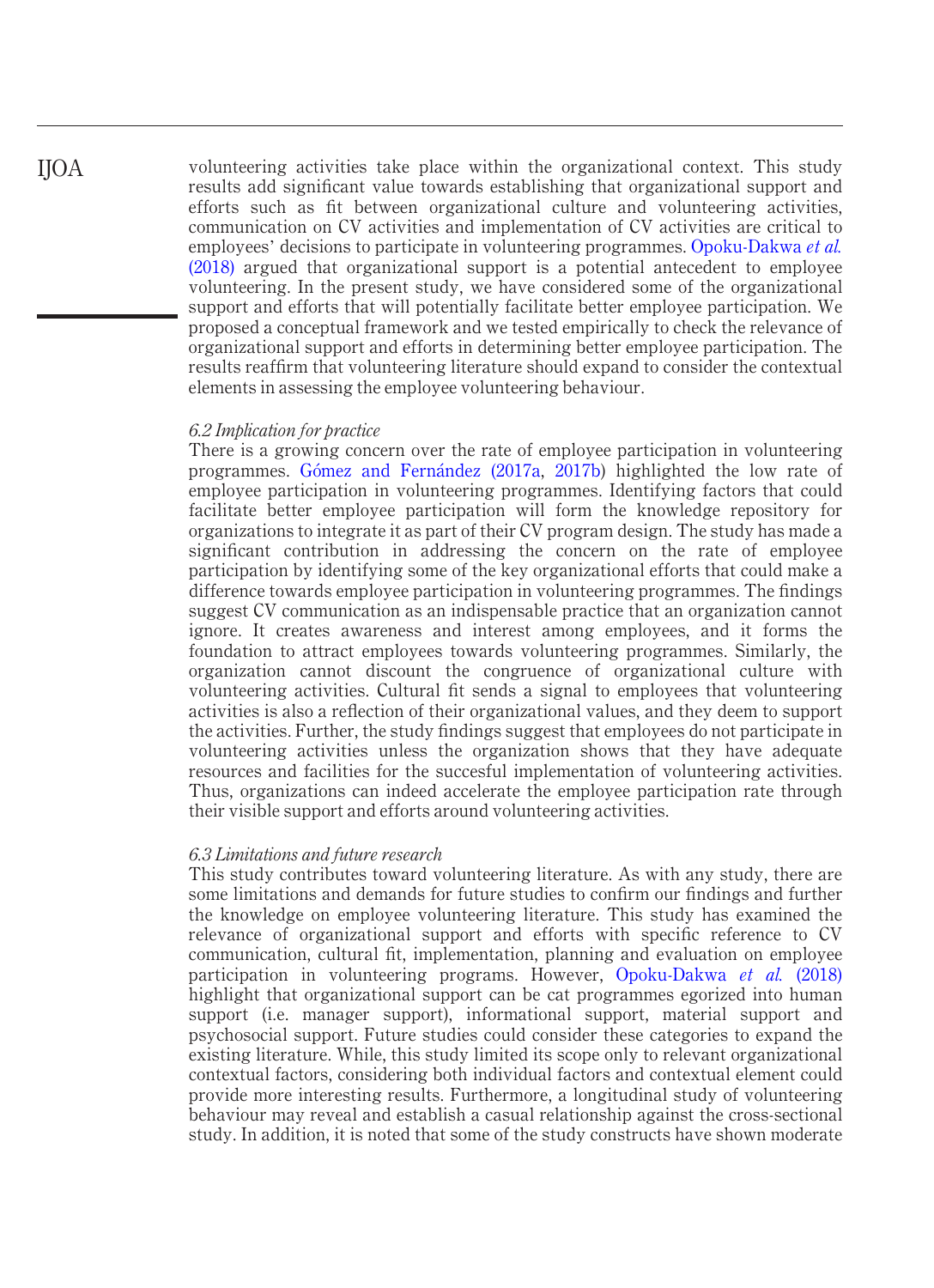reliability coefficients owing to sampling design methods. Replication of study is required to reaffirm the validation of this study results. Finally, the generalizability of the study findings may be limited to the regional context in which the research has been conducted.

Role of organizational support

#### 7. Conclusions

CV has become a growing phenomenon across the globe, with the organizations' increased commitment towards sustainability. Employees' role has become indispensable to any volunteering programmes to be effective and successful. There is a growing debate on how to facilitate better employee participation in volunteering programmes. This study adds significant value in uncovering potential organizational support and efforts that could account and facilitate better employee involvement in volunteering programmes. The findings suggest that organizations can focus on establishing congurence between organizational culture and volunteering programmes, enhance their CV communication to employees and build their implementation capability, for enhanced employee participation in volunteering programmes.

#### References

- Afkhami, A., Nasr Isfahani, A., Abzari, M. and Teimouri, H. (2019), "Toward a deep insight into employee participation in Employer-Supported volunteering in Iranian organizations: a grounded theory", VOLUNTAS: International Journal of Voluntary and Nonprofit Organizations, Vol. 1, pp. 1-18.
- Alfes, K., Antunes, B. and Shantz, A.D. (2017), "The management of volunteers what can human resources do? A review and research agenda", The International Journal of Human Resource Management, Vol. 28 No. 1, pp. 62-97.
- Anderson, J.C. and Gerbing, D.W. (1988), "Structural equation modeling in practice: a review and recommended Two-Step approach", Psychological Bulletin, Vol. 103 No. 3, pp. 411-423.
- Bhattacharya, C.B., Sen, S. and Korschun, D. (2008), "Using corporate social responsibility to win war for talent", MIT Sloan Management Review, Vol. 49 No. 2, pp. 1-10.
- Boccalandro, B. (2009), Mapping Success in Employee Volunteering: The Drivers of Effectiveness for Employee Volunteering and Giving Programs and Fortune 500 Performance, Boston College Center for Corporate Citizenship. Chestnut Hill.
- Breitsohl, H. and Ehrig, N. (2016), "Commitment through employee volunteering: accounting for the motives of inter-organisational volunteers", Applied Psychology, Vol. 66 No. 2, pp. 260-289.
- Brockner, J., Senior, D. and Welch, W. (2014), "Corporate volunteerism, the experience of Self-Integrity, and organizational commitment: evidence from the field", Social Justice Research, Vol. 27 No. 1, pp. 1-23.
- Bussell, H. and Forbes, D. (2008), "How UK universities engage with their local communities: a study of employer supported volunteering", International Journal of Nonprofit and Voluntary Sector Marketing, Vol. 13 No. 4, pp. 363-378.
- Cable, D.M. and DeRue, D.S. (2002), "The convergent and discriminant validity of subjective fit perceptions", Journal of Applied Psychology, Vol. 87 No. 5, pp. 875-884.
- Caliguri, P., Mencin, A. and Jiang, K. (2013), "Win–win–win: the influence of company-sponsored volunteerism programs on employees, NGOs, and business units", Personnel Psychology, Vol. 66, pp. 825-860.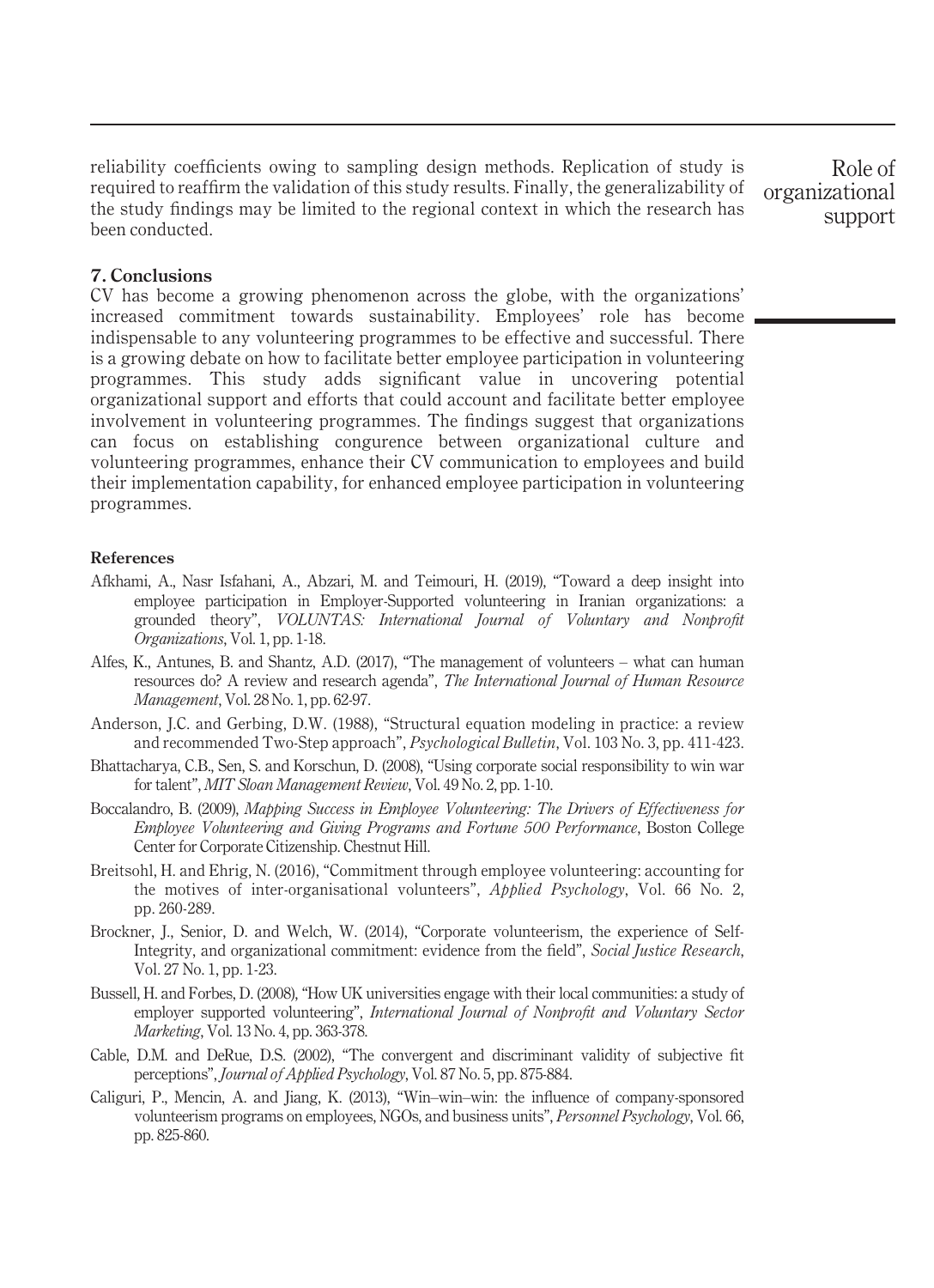- Chong, M. (2009), "Employee participation in csr and corporate identity: insights from a disasterresponse program in the Asia-Pacific", Corporate Reputation Review, Vol. 12 No. 2, pp. 106-119.
- Clary, E.G., Snyder, M., Ridge, R.D., Copeland, J. and Stukas, A. (1998), "Understanding and assessing the motivations of volunteers: a functional approach", Journal of Personality and Social Psychology, Vol. 74 No. 6, pp. 1516-1530.
- Cornwell, B. and Warburton, E. (2014), "Work schedules and community ties", Work and Occupations, Vol. 41 No. 2, pp. 139-174.
- Cycyota, C.S., Ferrante, C.J. and Schroeder, J.M. (2016), "Corporate social responsibility and employee volunteerism: what do the best companies do?", *Business Horizons*, Vol. 59 No. 3, pp. 321-329.
- do Paço, A. and Cláudia Nave, A. (2013), "Corporate volunteering", Employee Relations, Vol. 35 No. 5, pp. 547-559.
- Duthler, G. and Dhanesh, G.S. (2018), "The role of corporate social responsibility (CSR) and internal CSR communication in predicting employee engagement: perspectives from the United Arab Emirates (UAE)", Public Relations Review, Vol. 44 No. 4, pp. 453-462.
- Einolf, C. and Chambré, S.M. (2011), "Who volunteers? Constructing a hybrid theory", International Journal of Nonprofit and Voluntary Sector Marketing, Vol. 16 No. 4, pp. 298-310.
- Erez, A., Mikulincer, M., Ijzendroon, M.H. and Kroonenberg, P.M. (2008), "Attachment, personality, and volunteering: placing volunteerism in an attachment-theoretical framework", *Personality and* Individual Differences, Vol. 44 No. 1, pp. 64-74.
- Feldman, D.C. and Ng, T.W.H. (2008), "Motivation to engage in training and career development", Work Motivation: Past, Present and Future, Vol. 1, pp. 401-431.
- Finkelstien, M.A. (2009), "Intrinsic vs. extrinsic motivational orientations and the volunteer process", Personality and Individual Differences, Vol. 46 Nos 5/6, pp. 653-658.
- Fornell, C. and Larcker, D.F. (1981), "Evaluating structural equation models with unobservable variables and measurement error", *Journal of Marketing Research*, Vol. 18 No. 1, pp. 39-50.
- Fournier-Savard, P. (2016), "Employer support of volunteering: underlying characteristics of participation and presence of support measures", Statistics Canada= Statistique Canada.
- Galbreath, J. (2010), "Drivers of corporate social responsibility: the role of formal strategic planning and firm culture", *British Journal of Management*, Vol. 21, pp. 511-525.
- Gatignon-Turnau, A.L. and Mignonac, K. (2014), "(mis)using employee volunteering for public relations: implications for corporate volunteers' organizational commitment", *Journal of* Business Research, Vol. 68 No. 1, pp. 7-18.
- Gefen, D., Straub, D.W. and Boudreau, M.-C. (2000), "Structural equation modeling and regression: Guidelines for research practice", Communications of the Association for Information Systems, Vol. 4 No. 7, pp. 1-78.
- Gómez, P.G. and Fernández, J.L. (2017a), "Motivations and possible decisive factors in employee participation in corporate volunteering programmes", Ramon Llull Journal of Applied Ethics, Vol. 8, pp. 121-157.
- Gómez, P.G. and Fernández, J.L. (2017b), "Brakes and barriers of corporate volunteering", CIRIEC-España, revista de economíapública", Ciriec-España, Revista de Economía Pública, Social y Cooperativa, Vol. 90 No. 90, pp. 253-290.
- Gossett, L.M. (2009), Organizational Control Theory Encyclopedia of Communication Theory, Sage. Thousand Oaks, CA, pp. 706-710.
- Grant, A.M. (2012), "Giving time, time after time: work design and sustained employee participation in corporate volunteering", Academy of Management Review, Vol. 37 No. 4, pp. 589-615.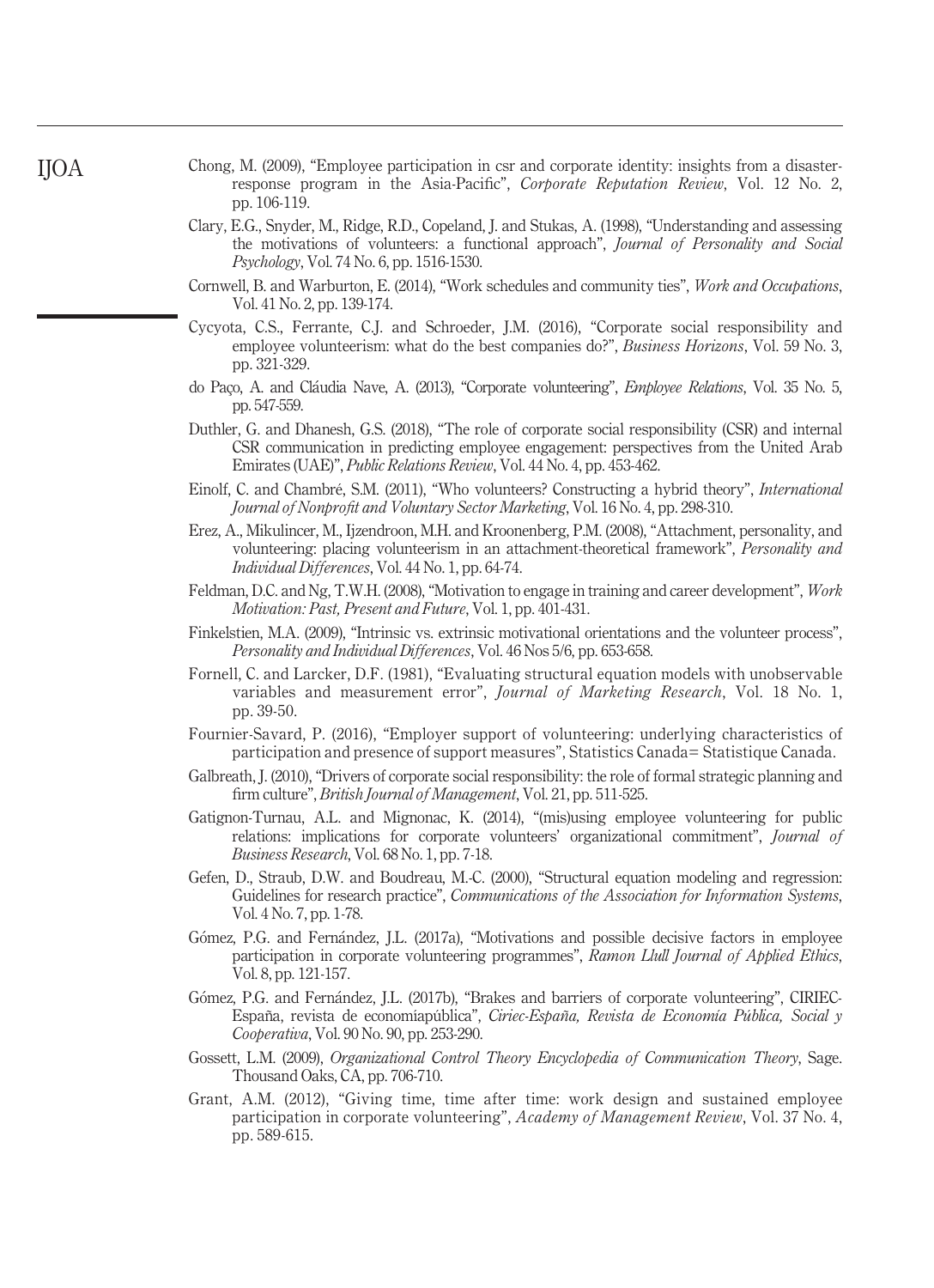- Harp, E.R., Scherer, L.L. and Allen, J.A. (2017), "Volunteer engagement and retention: their relationship to community service", Nonprofit and Voluntary Sector Quarterly, Vol. 46 No. 2, pp. 442-458.
- Haski-Leventhal, D., Kach, A. and Pournader, M. (2019), "Employee need satisfaction and positive workplace outcomes: the role of corporate volunteering", Nonprofit and Voluntary Sector Quarterly, Vol. 48 No. 3, pp. 1-23.
- Hidalgo, M.C. and Moreno, P. (2009), "Organizational socialization of volunteers: the effect on their intention to remain", Journal of Community Psychology, Vol. 37 No. 5, pp. 594-601.
- Hu, J., Jiang, K., Mo, S., Chen, H. and Shi, J. (2016), "The motivational antecedents and performance consequences of corporate volunteering: when do employees volunteer and when does volunteering help versus harm work performance?", Organizational Behavior and Human Decision Processes, Vol. 137, pp. 99-111.
- Im, S. and Chung, Y. (2018), "Employee volunteering meaningfulness and organizational citizenship behavior: exploring the effects of organizational support", Sustainability, Vol. 10 No. 12, pp. 1-16.
- Johns, G. (2006), "The essential impact of context on organizational behavior", Academy of Management Review, Vol. 31 No. 2, pp. 386-408.
- Johns, G. (2017), "Reflections on the 2016-decade award: incorporating context in organizational research", Academy of Management Review, Vol. 42 No. 4, pp. 577-595.
- Lanero, A. (2017), "Young adult propensity to join voluntary associations: the role of civic engagement and motivations", Nonprofit and Voluntary Sector Quarterly, Vol. 46 No. 5, pp. 1-24.
- Lee, E.M., Park, S.Y. and Lee, H.J. (2013), "Employee perception of CSR activities: Its antecedents and consequences", Journal of Business Research, Vol. 66 No. 10, pp. 1716-1724.
- Li, M., Wang, Z., You, X. and Gao, J. (2015), "Value congruence and teachers' work engagement: the mediating role of autonomous and controlled motivation", Personality and Individual Differences, Vol. 80, pp. 113-118.
- Loosemore, M. and Bridgeman, J. (2017), "Corporate volunteering in the construction industry: motivations, costs and benefits", Construction Management and Economics, Vol. 35 No. 10, pp. 641-653.
- Maignan, I. and Ferrell, O. (2004), "Corporate social responsibility and marketing: an integrative framework", Journal of the Academy of Marketing Science, Vol. 32 No. 1, pp. 3-19.
- Mallum, K. (2016), "Volunteers/volunteering", The International Encyclopedia of Organizational Communication, Vol. 1, pp. 1-14.
- Malouf, A., Selakovic, M. and Ljepava, N. (2016), "Exploring the relationship between corporate volunteering and internal communications in multinational organizations", Communication Management Review, Vol. 1 No. 2, pp. 6-22.
- Meijman, T.F. and Mulder, G. (1998), "Psychological aspects of workload", in Drenth, PJD. and Thierry H. (Eds), Handbook of Work and Organizational Psychology:Work Psychology, Vol. 2, Psychology Press, Hove, pp. 5-33.
- Meijs, L.C.P.M. and Ten Hoorn, E. (2008), "No "one best" volunteer management and organizing: two fundamentally different approaches", Challenges in Volunteer Management, Vol. 1, pp. 29-50.
- Musik, M.A. and Wilson, J. (2008), *Voluneers: A Social Profile*, IN Universtiy Press. Bloomington, IN.
- Opoku-Dakwa, A., Chen, C.C. and Rupp, D.E. (2018), "CSR initiative characteristics and employee engagement: an impact-based perspective", Journal of Organizational Behavior, Vol. 39 No. 5, pp. 580-593.
- Pajo, K. and Lee, L. (2011), "Corporate-Sponsored volunteering: a work design perspective", *Journal of* Business Ethics, Vol. 99 No. 3, pp. 467-482.
- Peloza, J. and Hassay, D.N. (2006), "Intra-organizational volunteerism: good soldiers, good deeds and good politics", Journal of Business Ethics, Vol. 64 No. 4, pp. 357-379.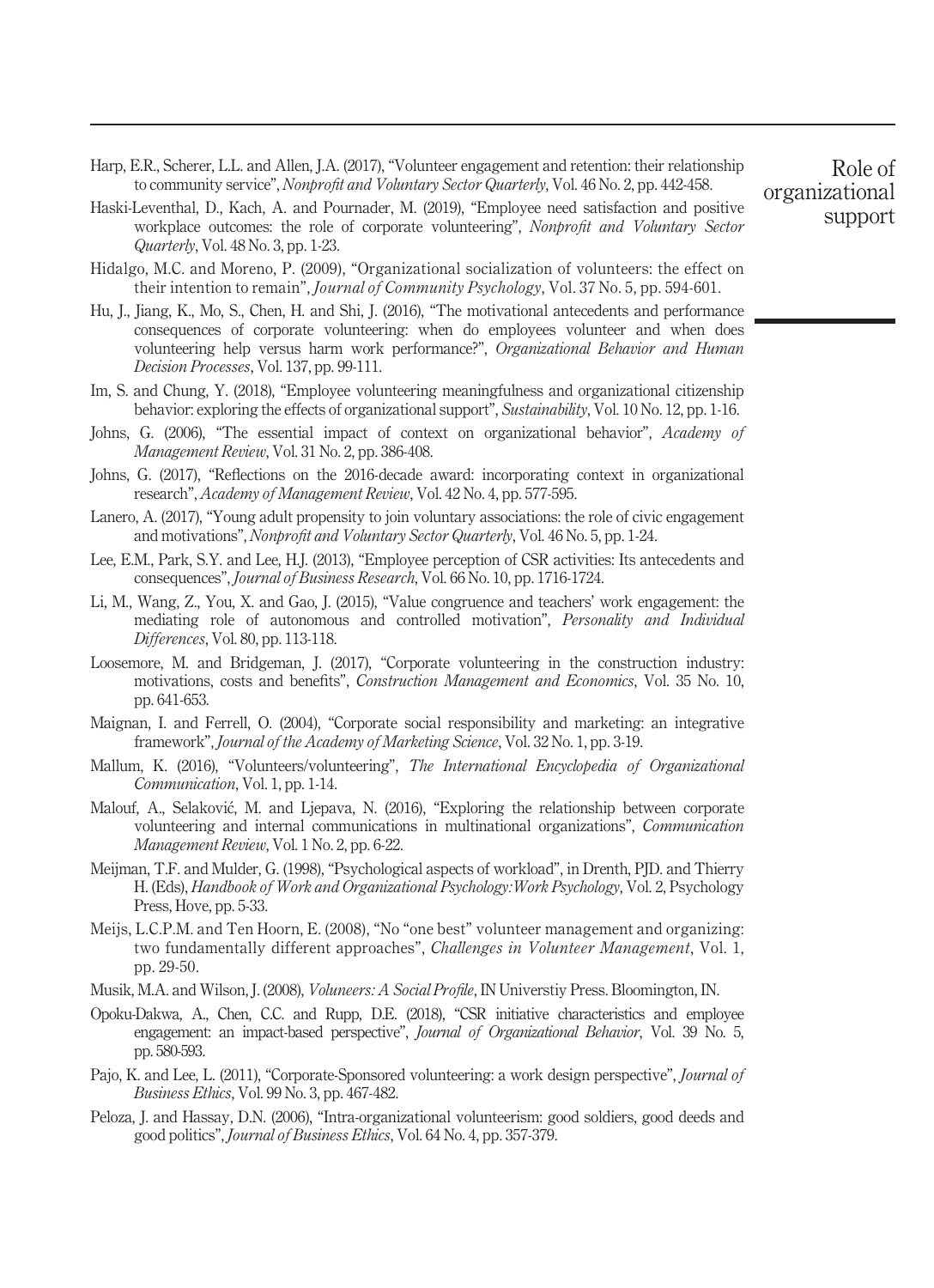| Peloza, J., Hudson, S. and Hassay, D.N. (2009), "The marketing of employee volunteerism", <i>Journal of</i> |  |  |
|-------------------------------------------------------------------------------------------------------------|--|--|
| <i>Business Ethics</i> , Vol. 85 No. S2, pp. 371-386.                                                       |  |  |

- Peterson, D.K. (2004b), "Benefits of participation in corporate volunteer programs: employees' perceptions", Personnel Review, Vol. 33 No. 6, pp. 615-627.
- Plewa, C., Conduit, J., Quester, P.G. and Johnson, C. (2015), "The impact of corporate volunteering on csr image: a consumer perspective", *Journal of Business Ethics*, Vol. 127 No. 3, pp. 643-659.
- Podsakoff, P.M., MacKenzie, S.B., Lee, J.-Y. and Podsakoff, N.P. (2003), "Common method biases in behavioral research: a critical review of the literature and recommended remedies", Journal of Applied Psychology, Vol. 88 No. 5, pp. 879-903.
- Presti, A.L. (2013), "The interactive effects of job resources and motivations to volunteer among a sample of Italian volunteers", VOLUNTAS: International Journal of Voluntary and Nonprofit Organizations, Vol. 24, pp. 969-985.
- Rodell, J.B. (2013), "Finding meaning through volunteering: why do employees volunteer and what does it mean for their jobs?", Academy of Management Journal, Vol. 56 No. 5, pp. 1274-1294.
- Rodell, J.B. and Lynch, J.W. (2016), "Perceptions of employee volunteering: is it "credited" or "stigmatized" by colleagues?", Academy of Management Journal, Vol. 59 No. 2, pp. 611-635.
- Rodell, J.B., Schröder, M. and Keating, D.J. (2016), "Employee volunteering: a review and framework for future research", Journal of Management, Vol. 42 No. 1, pp. 56-84.
- Rog, E.J., Baetz, M.C. and Pancer, S.M. (2004), Corporate Volunteer Programs: Maximizing Employee Motivation and Minimizing Barriers to Program Participation, Canadian Centre for Philanthropy, Toronto.
- Schaufeli, W.B. and Bakker, A.B. (2004), "Job demands, job resources, and their relationship with burnout and engagement: a multi-sample study", *Journal of Organizational* Behavior, Vol. 25 No. 3, pp. 293-315.
- Schein, E.H. (1983), "The role of the founder in the creation of organizational culture", *Organizational* Dynamics, Vol. 12 No. 1, pp. 13-28.
- Schie, S., Van Guentert, S.T. and Wehner, T. (2011), "No corporate volunteering without volunteers", International Journal of Business Environment, Vol. 4 No. 2, pp. 121-132.
- Schie, S., Van Gautier, A., Pache, A.C. and Güntert, S.T. (2018), "What keeps corporate volunteers engaged: extending the volunteer work design model with self-determination theory insights", Journal of Business Ethics, Vol. 160 No. 3, pp. 1-20.
- Sekar, S. and Dyaram, L. (2017), "What drives employees to participate in corporate volunteering programs?", Social Responsibility Journal, Vol. 13 No. 4, pp. 661-677.
- Sekar, S. and Dyaram, L. (2018), "Employee participation in corporate volunteering", International Journal of Business and Emerging Markets, Vol. 10 No. 2, pp. 127-145.
- Štumberger, N. and Pauly, J.A. (2018), "Active, reactive, and proactive approaches to corporate volunteering in three countries", International Journal of Business Communication, Vol. 1, pp. 1-24.
- Willems, J. and Dury, S. (2017), "Reasons for not volunteering: overcoming boundaries to attract volunteers", The Service Industries Journal, Vol. 37 No. 11-12, pp. 726-745.
- Willems, J. and Walk, M. (2013), "Children and youth services review assigning volunteer tasks: the relation between task preferences and functional motives of youth volunteers", Children and Youth Services Review, Vol. 35 No. 6, pp. 1030-1040.
- Wilson, J. (2012), "Volunteerism research: a review essay", Nonprofit and Voluntary Sector Quarterly, Vol. 41 No. 2, pp. 176-212.
- Zappalà, G. and Mclaren, J. (2004), "A functional approach to employee volunteering: an exploratory study", Australian Journal on Volunteering, Vol. 9 No. 1, pp. 41-54.